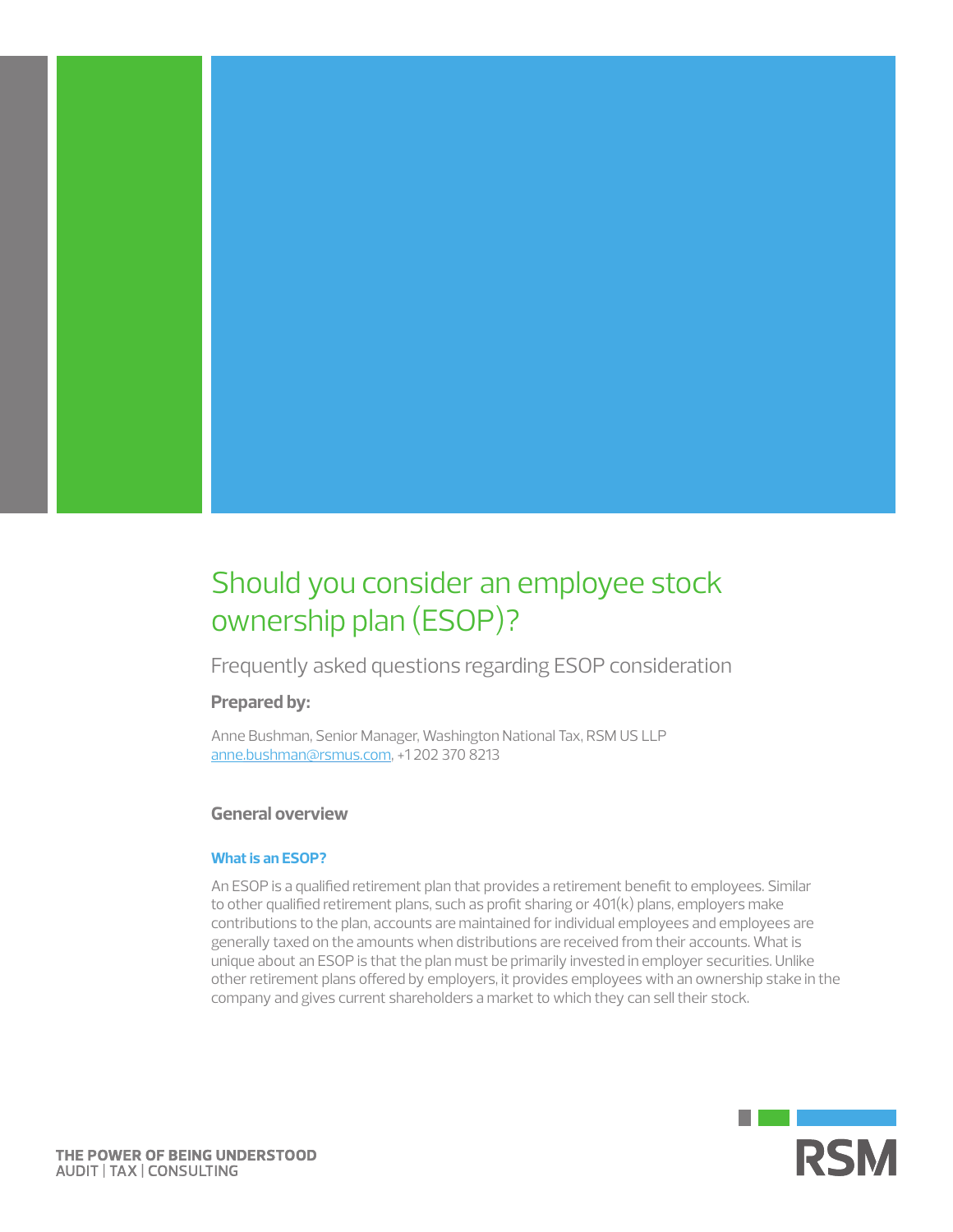### **How does an ESOP work?**

The first step is for the company to form and adopt the plan. As with other qualified retirement plans, many considerations go into the initial plan design, including eligibility requirements, vesting provisions and distribution timing.

After initial setup, the stock purchase occurs. The ESOP may purchase all, or any portion, of the company stock. The company may contribute cash or shares to the plan without using any financing. However, most commonly, the stock purchase occurs through a leveraged structure in which the company loans the purchase amount to the ESOP and holds the shares as collateral on the ESOP loan. Then, the ESOP releases shares to participant accounts over time as the loan is repaid using cash contributions from the employer to the ESOP.

### **What factors make a company a good ESOP candidate?**

An ESOP provides unique opportunities to employees, the company and selling shareholders. Therefore, all three parties should be considered to ensure the plan is a good fit. Is the current employee base open to ownership, and do the employee demographics make an ESOP financially feasible for the company? Are the unique benefits available to selling shareholders desirable to the current owners? Can the company afford to make the contributions required and to purchase the stock of employees when they separate from service?

Although ESOPs can be very attractive, they do involve costs related to implementation and annual administration. Thus, a company should ensure the ESOP will be sustainable prior to proceeding with implementation. The company should have a history of profitability and good growth potential to ensure contributions to the ESOP will be able to be made, distributions to participants leaving the plan will be able to be funded and the benefit to employees will have value. In addition, the company should have qualified management who will be able to carry on the business, support the employee ownership and be prudent with respect to ESOP compliance matters. Overall, the company should have a culture that will accept employee involvement and foster communication and participation. In addition, certain characteristics of the employee base should be considered, such as the number of employees, level of payroll compared to company value, turnover rates and average age of employees. This analysis helps ensure that obligations related to contributions to the plan and distributions from the plan can be met within the company's cash flow levels and desired employee benefit levels.

### **What makes an ESOP successful?**

Good communication is another key to a successful ESOP structure. Not only are there legal requirements to supply participants with certain information, employees need to understand the value provided by the ESOP in order to feel an increased sense of engagement. In addition, management needs to be willing to invest in employees and plan for succession, in addition to adhering to strict legal and financial rules. Qualified third-party advisors can also help an ESOP run smoothly. With proper attention given to the ESOP's significance, an ESOP can provide both tangible and intangible benefits to make great companies even better.

## **What happens after the ESOP is implemented? For example, what are the considerations five years down the road?**

As with other qualified retirement plans, an ESOP does have certain annual reporting obligations, including those related to audit, tax, valuation and administration. Most often, all of these reporting requirements are handled by outside advisors. In addition to reporting obligations, certain planning for distributions, required diversification options and employee benefit levels will need to be completed in order for the company to continue to manage its cash flow. These issues can also be managed through help from the plan administrator and the company's advisors. Outside of this basic ongoing maintenance, over time, the tax savings and added employee incentive provided by the ESOP should position the company for growth and prosperity.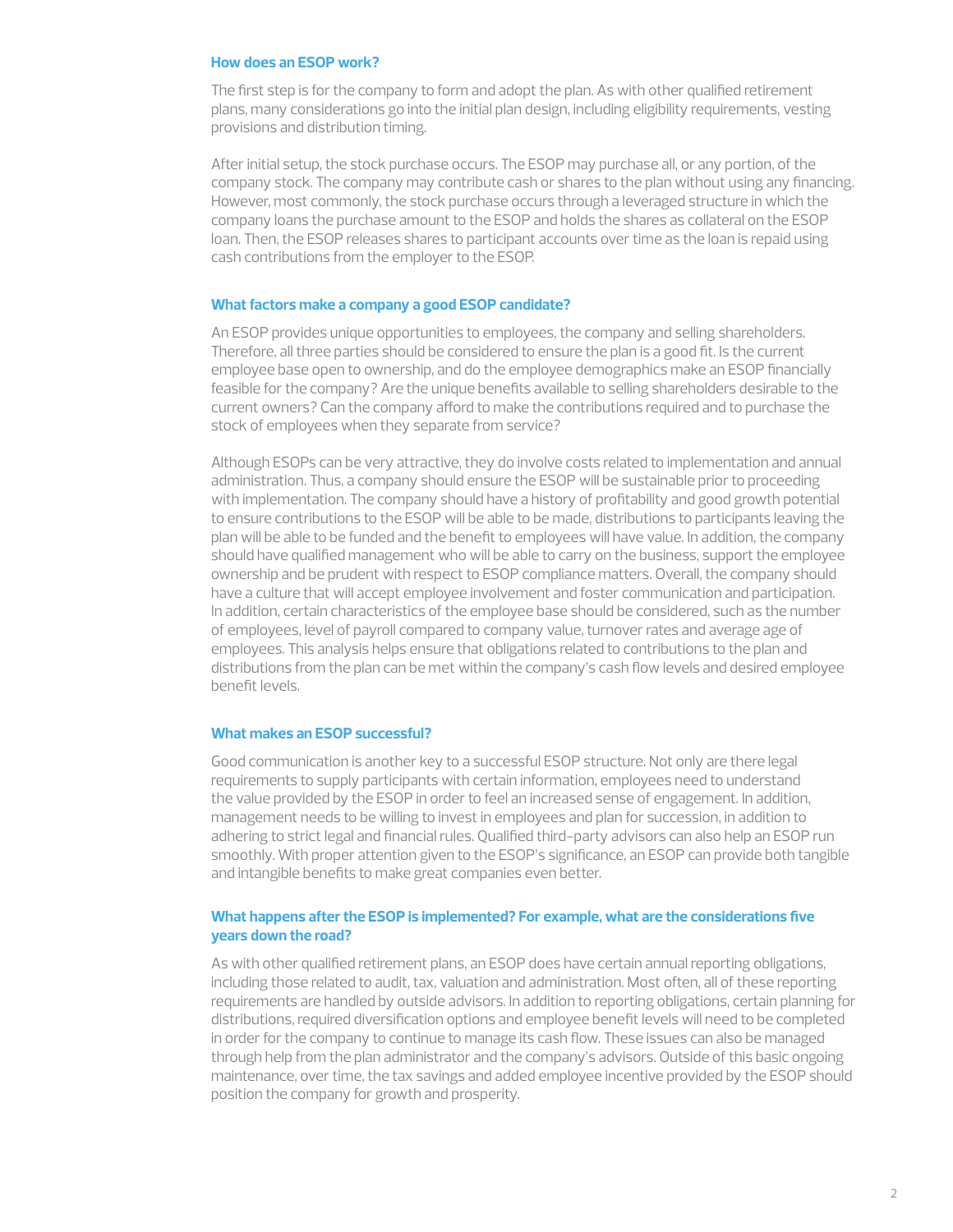### **Current owner perspective**

### **Why sell to an ESOP instead of an outside party?**

When owners are interested in selling their stock, one consideration should be whether an ESOP or an outside party would be the best option. One advantage of an ESOP is that it may create a more readily available market for the stock in a closely held company, where interested and able buyers may not be abundant. In addition, while negotiations with the ESOP on the stock sale must be at arm's length, they may be less burdensome and give the owner more control than when negotiating with an outside party. Another interest of the owner may be to not disrupt the current workforce through an ownership transfer. By transferring ownership to the employees, there may be a smaller likelihood of the company operations, management or overall dynamics changing. Also, one valuable potential benefit of selling stock to an ESOP is a unique tax deferral option that exists. Tax on the sale of stock to an ESOP owning at least 30 percent of a C corporation may be deferred if the proceeds are reinvested in qualifying replacement securities and certain other requirements are met.

#### **What are the effects to a shareholder who sells to an ESOP?**

If the company is a C corporation, the seller can potentially defer tax on any gain on the stock sale if the proceeds are reinvested in qualifying replacement securities. This favorable tax deferral provision is similar to a section 1031 like-kind exchange, only it applies specifically to the sale of C corporation stock to an ESOP that owns at least 30 percent of the company stock after the sale. If this tax deferral option is elected, the seller and certain relatives cannot participate in the ESOP subsequent to the sale. In general, this option defers the tax consequences of the sale. However, under the current estate tax rules, if the seller dies prior to selling the replacement securities, the beneficiaries would receive a step-up in the stock basis, and the tax on any gain realized at the time of sale to the ESOP would essentially never be paid. This tax deferral option is not available if the company is an S corporation, but a selling shareholder receives capital gains treatment on the stock sale, which may not always be the result when selling to an outside party (i.e., the outside party may wish to purchase assets rather than stock). In addition, since tax deferral is not achieved in the S corporation scenario, the seller can participate in the ESOP after the sale.

### **Employee perspective**

#### **When do participants receive their benefits?**

Because an ESOP is a qualified retirement plan, it will generally make distributions to participants in a manner similar to other retirement accounts. Ultimately, the ESOP plan provisions dictate the specifics of how and when distributions occur, but the main events usually leading to distributions include death, disability, termination of employment and retirement. Distributions may occur in a lump sum or installments and may commence within certain time frames of these events happening. Participants are generally taxed at the time of distribution, but can elect to roll over their distribution into another qualified plan, which defers taxation until a distribution is received from that rollover plan. In addition, although an ESOP participant's account consists mainly of employer stock, the plan will generally either distribute the cash value of that stock at the time of distribution or, if stock is distributed, include a put option whereby the employee can immediately sell the stock to either the ESOP or the employer. This policy exists so the employees are not left holding employer stock that may not be easily converted into cash in an outside market.

### **Is an ESOP risky to the employees since it is not diversified?**

An ESOP does have to remain primarily invested in employer securities to qualify as an ESOP and receive the associated benefits. Most individuals are more familiar with 401(k) plans, which generally allow employees to choose from an array of diversified investment options. In reality, though, employees at ESOP companies often end up with larger retirement account balances. Because most ESOP companies usually offer the ESOP in addition to other retirement plans, employees often receive the ESOP account on top of other diversified accounts. In addition, most ESOP companies contribute more as a percentage of pay to employees' ESOP accounts than non-ESOP companies do to employees' 401(k) accounts. Department of Labor research also shows that ESOPs have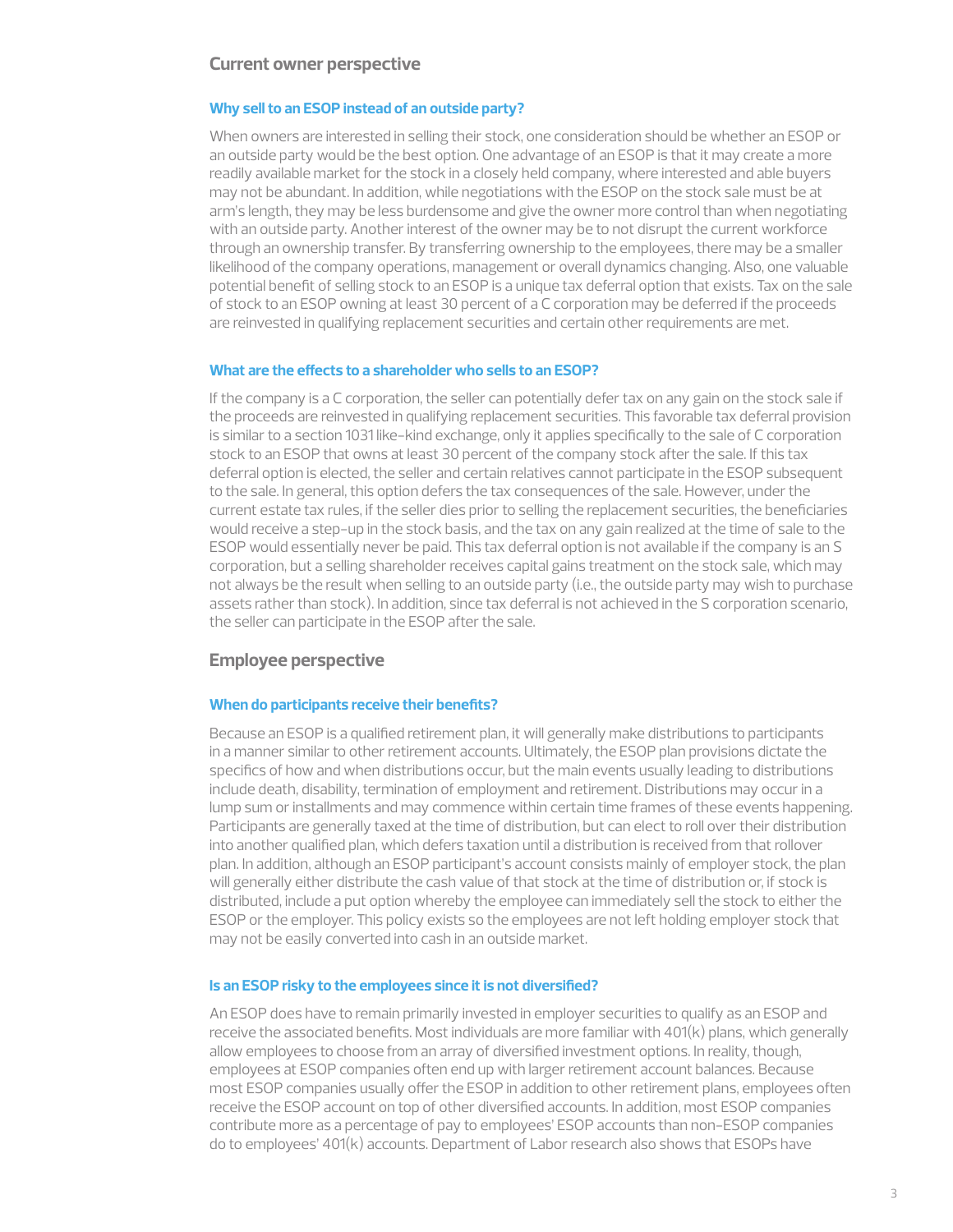higher rates of return and are less volatile than 401(k) plans. Moreover, ESOPs generally cover more employees because they provide benefits to employees without the employee having to elect into the plan, whereas employers typically only contribute to 401(k) accounts if the employee elects to participate in the plan first, and not all do. And lastly, diversification rules do exist that require that the ESOP provide participants who are at least age 55 and have been in the plan for at least 10 years the option to diversify 25 percent of their accounts over a period of five years. In the final year of this diversification window, participants must be allowed to diversify up to 50 percent of their account balance if they so elect.

### **What are other employee considerations?**

A positive consequence of having employees' retirement benefits invested in employer stock is the potential for increased employee engagement. An ESOP can provide additional incentive for employees to perform at a high level and may increase productivity and loyalty. The existence of an ESOP may also be used as a recruiting tool to attract new employees.

## **Corporate perspective**

### **How does the company benefit from an ESOP?**

When an owner sells to an ESOP, the company has a new retirement plan, which requires regular and continuous contributions. Those contributions are tax-deductible employee benefit expenses. Most ESOP transactions are structured so that financing is obtained by the company (either from an outside creditor or the seller) when the stock is purchased. The debt brings cash into the company, which is then loaned to the ESOP to purchase stock from the company or selling shareholders. The payments the ESOP makes on that debt in effect become tax-deductible to the company because the company funds the ESOP's debt payments with its regular and continuous contributions to the ESOP. In addition, a C corporation may receive a tax deduction for dividends paid to an ESOP. An S corporation can receive even more favorable tax treatment because the ESOP is not taxed on its share of S corporation earnings, and since the S corporation is generally not taxed at the entity level, company earnings allocable to ESOP ownership escape current taxation. In addition to providing tax incentives, an ESOP helps create a culture that promotes productivity, responsibility, loyalty and participation of employees.

### **What are the costs to the company of sponsoring an ESOP?**

The benefits of an ESOP do not come without a cost to the company, but in most cases, the benefits far outweigh the costs. Costs incurred in the initial year of the ESOP will include those associated with an independent appraisal to support the stock price at which the transaction is entered, accounting and legal services related to advising on ESOP effects and terms and preparing and effecting documents, financing, and operating and administrating the plan. The initial costs depend on the company size, the industry, the availability of information for valuation purposes and the financing structure, among other factors. After the initial year, ongoing annual costs include fees for an annual valuation, audit fees if the plan has 100 or more participants, administration costs (which usually include a flat fee plus a charge per participant in the plan) and tax return preparation fees.

### **How does an ESOP affect day-to-day business operations?**

Generally, having an ESOP in place should not affect the day-to-day business of the company. One aspect that changes slightly with an ESOP is corporate governance—instead of shareholders electing the company's board of directors, the ESOP trustee and any non-ESOP shareholders elect the board of directors. This means that the dynamic of maximizing shareholder value now shifts to include employee interests since employees are now shareholders. Many times, the board of directors appoints the ESOP trustee, who represents the employees. Thus, governance can be somewhat circular, and the company should be careful that fiduciary standards are followed. In addition, as explained previously, the existence of an ESOP should also foster a culture of employee involvement, responsibility and loyalty. Thus, while day-to-day tasks should not change, a more team-oriented culture may evolve, and productivity may increase. When combined with the tax benefits of an ESOP, these factors often lead to faster company growth for ESOP-owned companies.